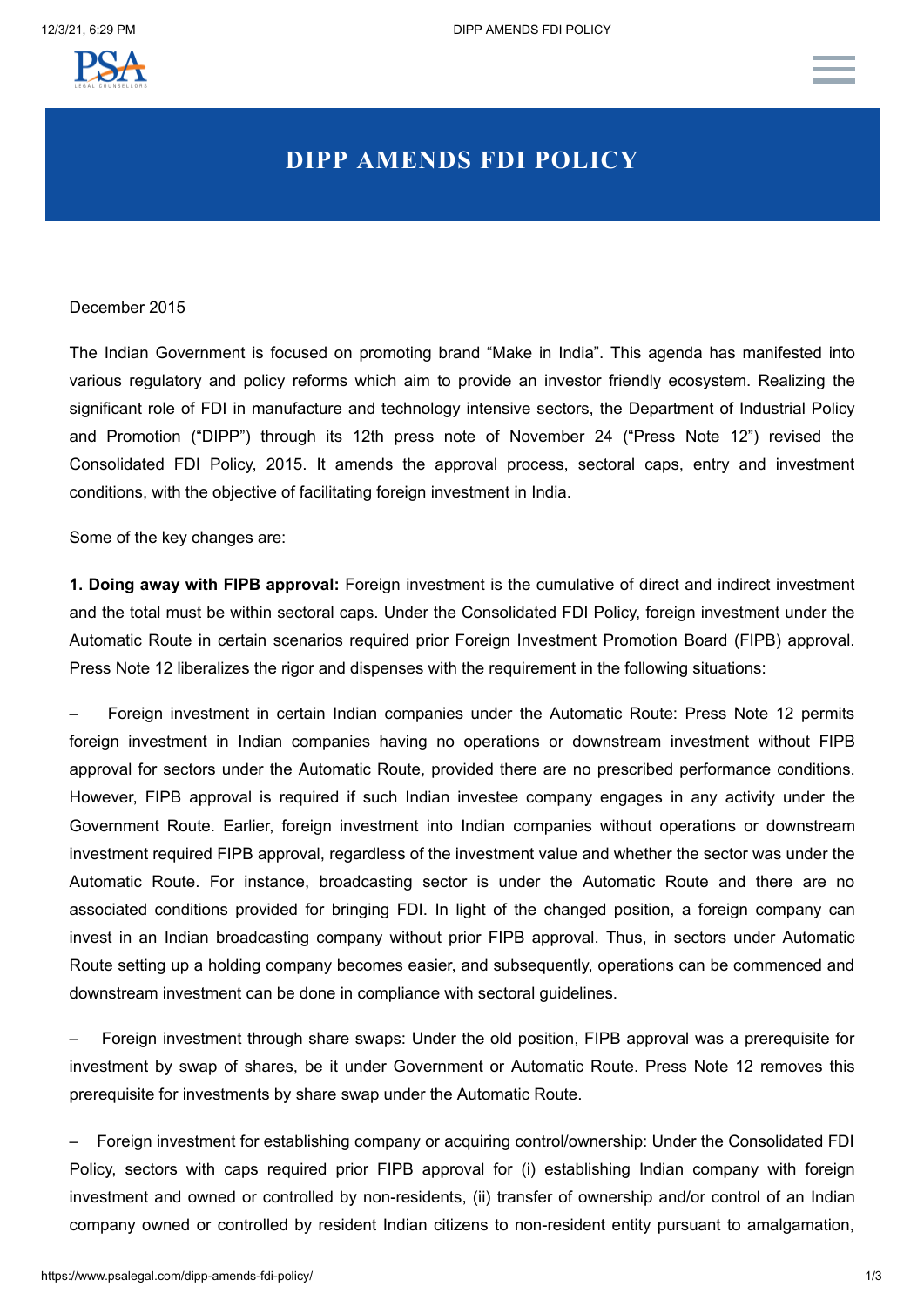#### 12/3/21, 6:29 PM DIPP AMENDS FDI POLICY

merger/demerger, acquisition, etc. The only exemption was for sectors under the Automatic Route with no caps. This restrictive provision stands revised and now FIPB approval is only required for sectors under the Government Route. This will enable foreign companies to set up Indian subsidiaries, joint-ventures, or acquire ownership and/or control in the Automatic Route without any hindrance.

**2. Thresholds for Government approval:** As per the old provisions, FIPB recommendations on foreign investment proposals under the Government Route upto INR 2,000 crore (about USD 300 million) were to be approved by the Finance Minister, and those above, by the Cabinet Committee on Economic Affairs. Press Note 12 enhances the threshold. Now FIPB recommendations on proposals upto INR 5,000 crore (about USD 748 million) shall be approved by the Finance Minister, and those above, by the Cabinet Committee. This change is a welcome move as it will reduce the timeline involved in obtaining approvals from Cabinet Committee for investments lesser than INR 5000 crore.

**3. Defence sector:** Press Note 12 opens the sector to 49% under Automatic Route. FDI above 49% is under the Government Route with approvals being granted on a case-to-case basis and not necessarily by the CCS, provided, such investment has the likelihood of resulting in access to modern and 'state-of-art' technology in India. Further, the exhaustive list of entry conditions (such as prohibition on ownership and control of Indian company by foreign investor, necessity to appoint Indians on management positions and office of Chief Security Officer, furnishing particulars of directors and key officers, purchase preference, etc.) are eliminated and only 4 conditions are prescribed

– Investment is subject to the security clearance and guidelines of the Ministry of Defence.

– Government approval must be obtained for fresh foreign investment within 49% in companies (i) which are not required to obtain industrial license or (ii) which are engaged in dual-use items, if such foreign investment changes ownership pattern or leads to transfer of existing shareholder's stake to the new foreign investor.

– Foreign company must be self-sufficient in areas of product design and development, and should (directly or indirectly) through its joint venture have maintenance and life cycle support facility for products manufactured in India.

– For products which require industrial licensing, license must be obtained from DIPP in consultation with Ministries of Defence and External Affairs.

This simplifies the process and is likely to attract more foreign investment in the sector.

**4. Manufacturing sector:** Press Note 12 defines "manufacture" to mean change in a non-living physical object which results in (i) transformation of the object into a new and distinct object with a different name, character, and use, or (ii) creation of a new and distinct object with a different chemical composition or integral structure. This brings clarity to the scope of activities which can be classified as manufacturing activities. Further, manufacturing (unless otherwise provided in specific sectors) is covered under the Automatic Route and a manufacturer is permitted to sell products manufactured in India through wholesale as well as retail mode, including e-commerce without Government approval.

**5. Other Sectors:** Press Note 12 also changes the entry route and sectoral caps for air transport services and satellites. Non-scheduled air transport services (i.e. those which are not scheduled as per places, time tables, or not open to public for use such as cargo airlines) and ground handling services is increased from